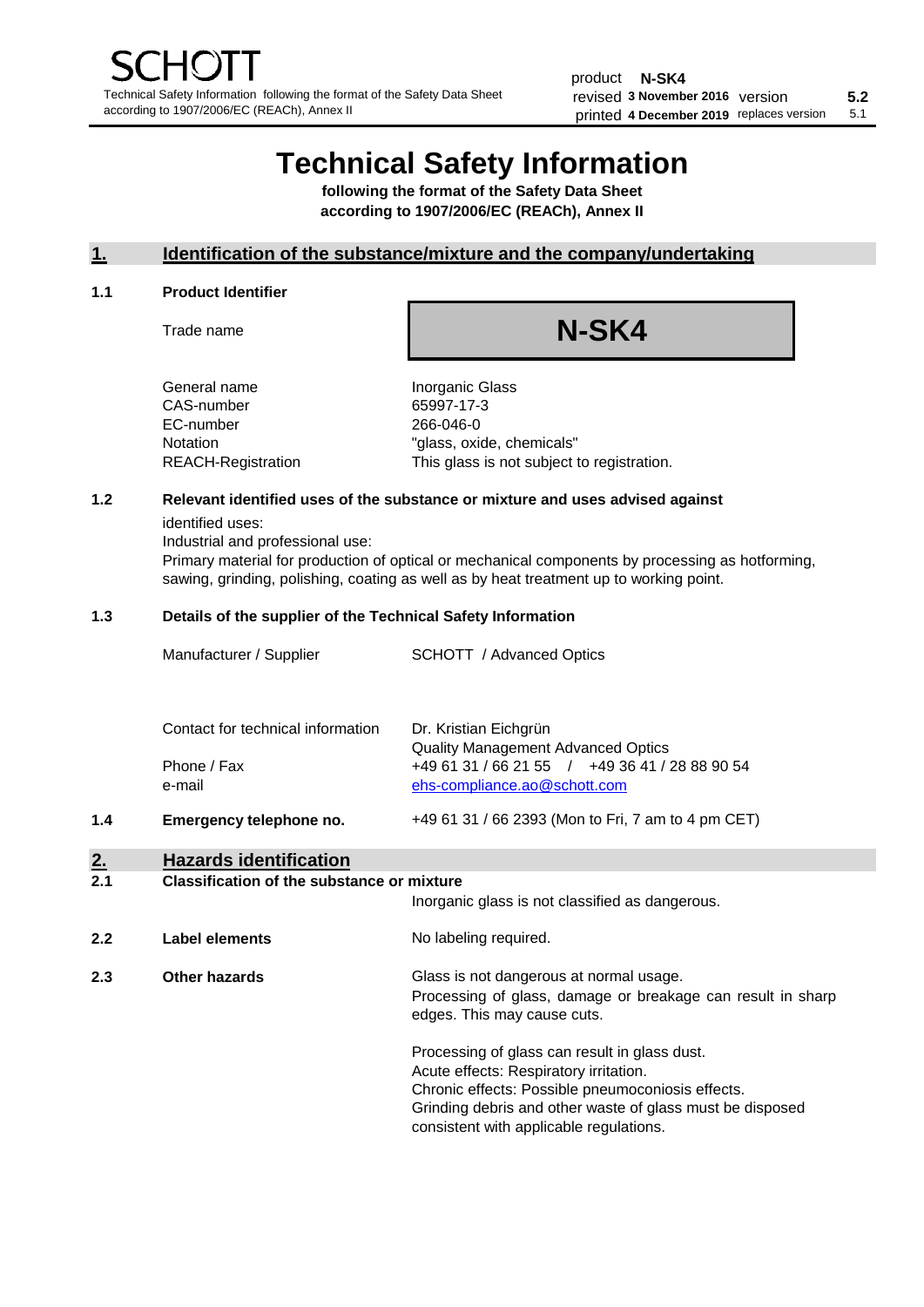# **3. Composition/information on ingredients**

#### **3.1 Substances**

As the substance glass is not included in the candidate list of substances of very high concern, currently there are no information duties according to article 33 of REACH. However for the production of glass we may use substances, which are on the candidate list and had been included in Annex XIV of the REACH regulation or could be included in future . These powdery substances are not present as such in the final glass; they are fully integrated into the glass matrix through the melting process. Thus they loose their original characteristics. The main components are listed as additional information in chapter 16. For more information please refer to ehs-compliance.ao@schott.com.

#### **3.2 Mixtures**

Glass is classified as substance acc. to regulation (EC) No 987/2008 (amending of Reach-Reg.).

#### **4. First aid measures**

#### **4.1 Description of first aid measures**

| <b>General information</b> | Glass is no hazardous substance. The following information<br>refer to glass dust and glass splinter which may result from<br>processing or breakage. |
|----------------------------|-------------------------------------------------------------------------------------------------------------------------------------------------------|
| <b>After inhalation</b>    | Supply fresh air; consult doctor in case of complaints                                                                                                |
| After skin contact         | Normally not dangerous.                                                                                                                               |
|                            | Consult doctor in case of complaints.                                                                                                                 |
| After eye contact          | Rinse under running water.                                                                                                                            |
|                            | Consult doctor in case of complaints.                                                                                                                 |
| <b>After swallowing</b>    | Consult doctor                                                                                                                                        |

## **4.2 Most important symptoms and effects, both acute and delayed**

none known

**4.3 Indication of immediate medical attention and special treatment needed** 

|     |                                                                     | none                           |
|-----|---------------------------------------------------------------------|--------------------------------|
| 5.  | <b>Fire fighting measures</b>                                       |                                |
| 5.1 | <b>Extinguishing media</b>                                          | no requirements                |
| 5.2 | Special hazards arising from the substance or mixture               | none. Glass is noncombustible. |
| 5.3 | <b>Advice for firefighters</b>                                      | none                           |
| 6.  | <b>Accidental release measures</b>                                  |                                |
| 6.1 | Personal precautions, protective equipment and emergency procedures |                                |
|     |                                                                     | none                           |
| 6.2 | <b>Environmental Precautions</b>                                    | none                           |
| 6.3 | Methods and material for containment and cleaning up                | none                           |
| 6.4 | Reference to other sections                                         | none                           |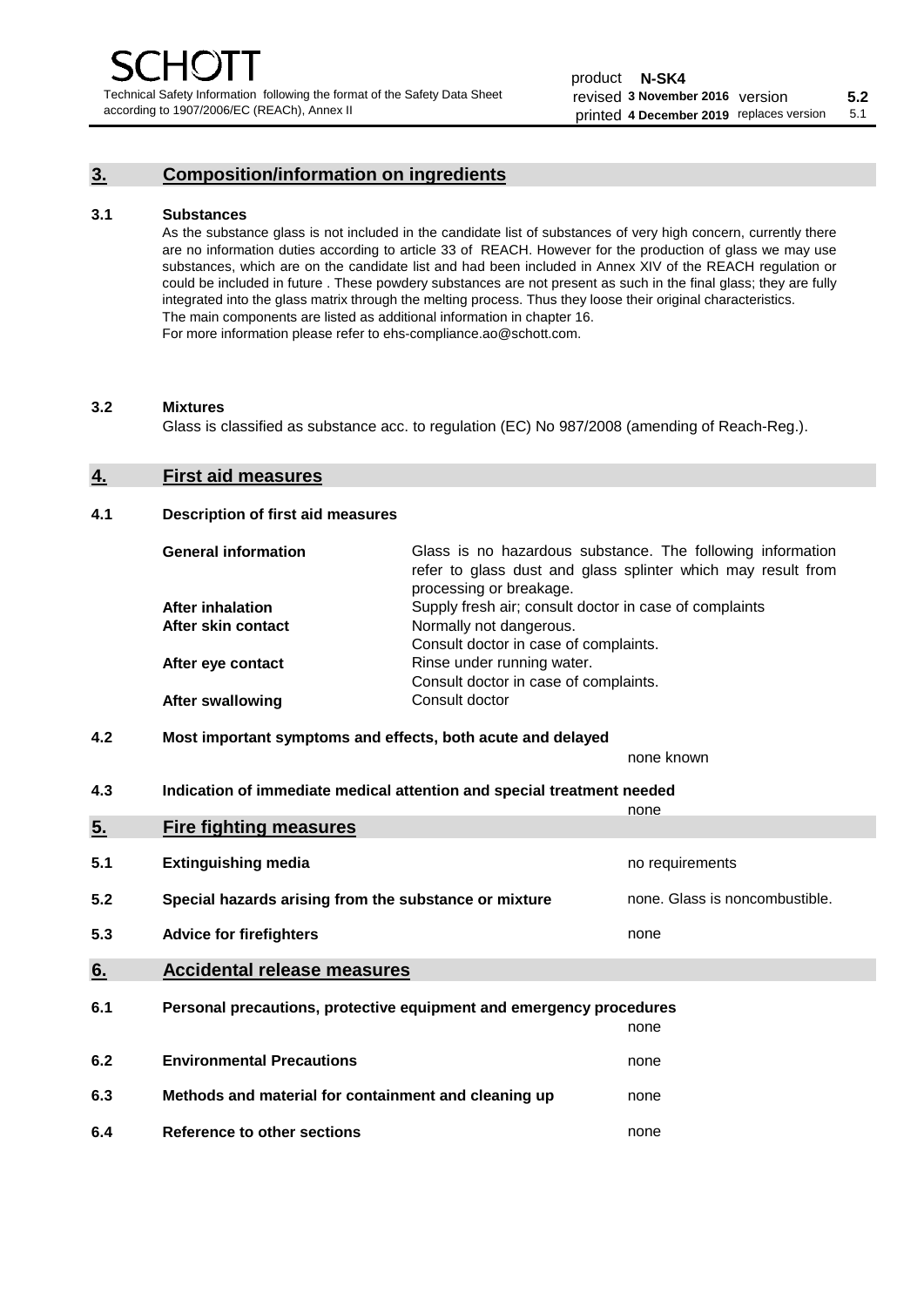| $\frac{7}{7.1}$ | <b>Handling and storage</b>                                                                                         |                                                                                                                                                                                                                                                                                                                                                                                     |  |  |
|-----------------|---------------------------------------------------------------------------------------------------------------------|-------------------------------------------------------------------------------------------------------------------------------------------------------------------------------------------------------------------------------------------------------------------------------------------------------------------------------------------------------------------------------------|--|--|
|                 | <b>Precautions for safe handling</b><br>Avoid breakage because of injury risk by sharp edges.                       |                                                                                                                                                                                                                                                                                                                                                                                     |  |  |
| 7.2             | Conditions for safe storage, including any incompatibilities<br>Store in dry environment. Avoid excessive humidity. |                                                                                                                                                                                                                                                                                                                                                                                     |  |  |
| 7.3             | see section 1.2<br>Specific end use(s)                                                                              |                                                                                                                                                                                                                                                                                                                                                                                     |  |  |
| 8.              | <b>Exposure controls / personal protection</b>                                                                      |                                                                                                                                                                                                                                                                                                                                                                                     |  |  |
| 8.1             | <b>Control parameters</b><br>Regulation<br>Value<br>0,3 mg / $m3$<br>peak limit<br>no information<br>teratogenic    | In case of dust formation, declaration for FUSED SILICA, CAS-No: 60676-86-0<br>TRGS 900 - GERMAN OCCUPATIONAL EXPOSURE LIMIT VALUES (01/2006)<br>(EXPOSURE LIMIT VALUE) with reference to the respirable fraction.<br>There is no reason to fear a risk of damage to the developing embryo<br>or foetus when limit value is adhered to                                              |  |  |
| 8.2             | <b>Exposure controls</b><br>in general.                                                                             | Technical measures and appropriate work processes have higher priority than personal<br>protective equipment. Provide adequate ventilation by local exhaust ventilation or ventilation<br>Adequate assessment tools for verification of effectivity of the protective measures includes<br>methods of measurements as described in "Technischen Regeln for Gefahrstoffe (TRGS) 402. |  |  |
|                 | <b>Respiratory Protection</b>                                                                                       | Technical measure: wet grinding/processing, avoid dust<br>formation.<br>If glass dust or particulates are above the national exposure<br>limits use a national approved respirator for dust and fibers.                                                                                                                                                                             |  |  |
|                 | <b>Hand Protection</b>                                                                                              | Use protective gloves and safety wristbands for protection<br>against cut injuries.                                                                                                                                                                                                                                                                                                 |  |  |
|                 | Eye Protection                                                                                                      | Use industrial safety glasses that meet national standards.                                                                                                                                                                                                                                                                                                                         |  |  |
|                 | <b>Personnel Protection</b>                                                                                         | Use safety skirting for protection from sharp edges.<br>Wear safety shoes.                                                                                                                                                                                                                                                                                                          |  |  |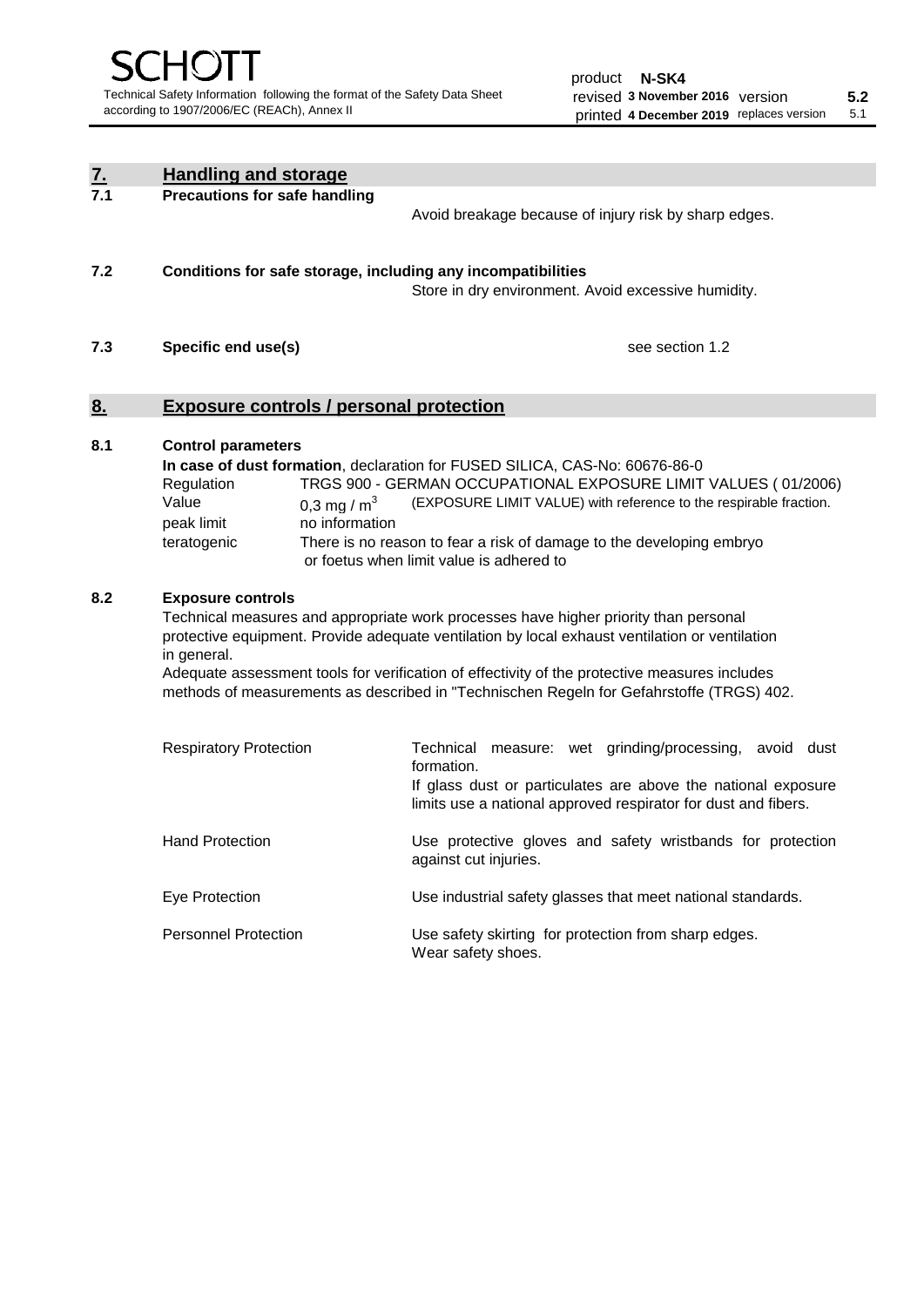Technical Safety Information following the format of the Safety Data Sheet according to 1907/2006/EC (REACh), Annex II

# **9. Physical and chemical properties**

**9.1 Information on basic physical and chemical properties**

|     | Appearance                            |                                                    |
|-----|---------------------------------------|----------------------------------------------------|
|     | <b>Physical state</b>                 | solid                                              |
|     | Colour                                | transparent or coloured                            |
|     | Odour                                 | odourless                                          |
|     | pH-value                              | not applicable                                     |
|     | Boilling point/boilling range         | not applicable                                     |
|     | Melting point/melting range           | 658 °C                                             |
|     |                                       | Transformation temperature according to ISO 7884-8 |
|     | <b>Flashpoint</b>                     | not combustible                                    |
|     | <b>Combustibility</b>                 | not combustible                                    |
|     | Ignition temperature                  | none                                               |
|     | <b>Auto flammability</b>              | none                                               |
|     | Danger of explosion                   | none                                               |
|     | <b>Explosive limits upper / lower</b> | none                                               |
|     | <b>Oxidizing characteristics</b>      | none                                               |
|     | Vapour pressure                       | not applicable                                     |
|     | Density (20 °C)                       | $3,54$ g/ccm                                       |
|     | <b>Water solubility</b>               | not applicable                                     |
|     | <b>Fat solubility</b>                 | not applicable                                     |
|     | n-octanol-water partition coefficient | not applicable                                     |
|     | <b>Other information</b>              | none                                               |
| 9.2 | <b>Other information</b>              | none                                               |

# **10. Stability and Reactivity**

### **10.1 Reactivity**

Glass is a stable material. Glass is inert to many chemicals, but may react to hot, strong alkaline solutions and with hydrofluoric, fluorosilicic and phosphoric acids. When heated to temperatures above the melting point, metal oxide fumes may be emitted.

Glass is an amorphous, inorganic, usually transparent or translucent substance consisting of a mixture of silicates or sometimes borates or phosphates as glass formers. With additions of modifiers a melt is produced at high temperatures, that cools to a solid state without crystallization.

## **10.2 Chemical stability**

Glass is stable at normal environmental conditions.

**10.3 Possibility of hazardous reactions** 

No hazardous reactions at intended use.

| 10.4 | <b>Conditions to avoid</b>       | see section 10.1 |
|------|----------------------------------|------------------|
| 10.5 | Incompatible materials           | see section 10.1 |
| 10.6 | Hazardous decomposition products | see section 10.1 |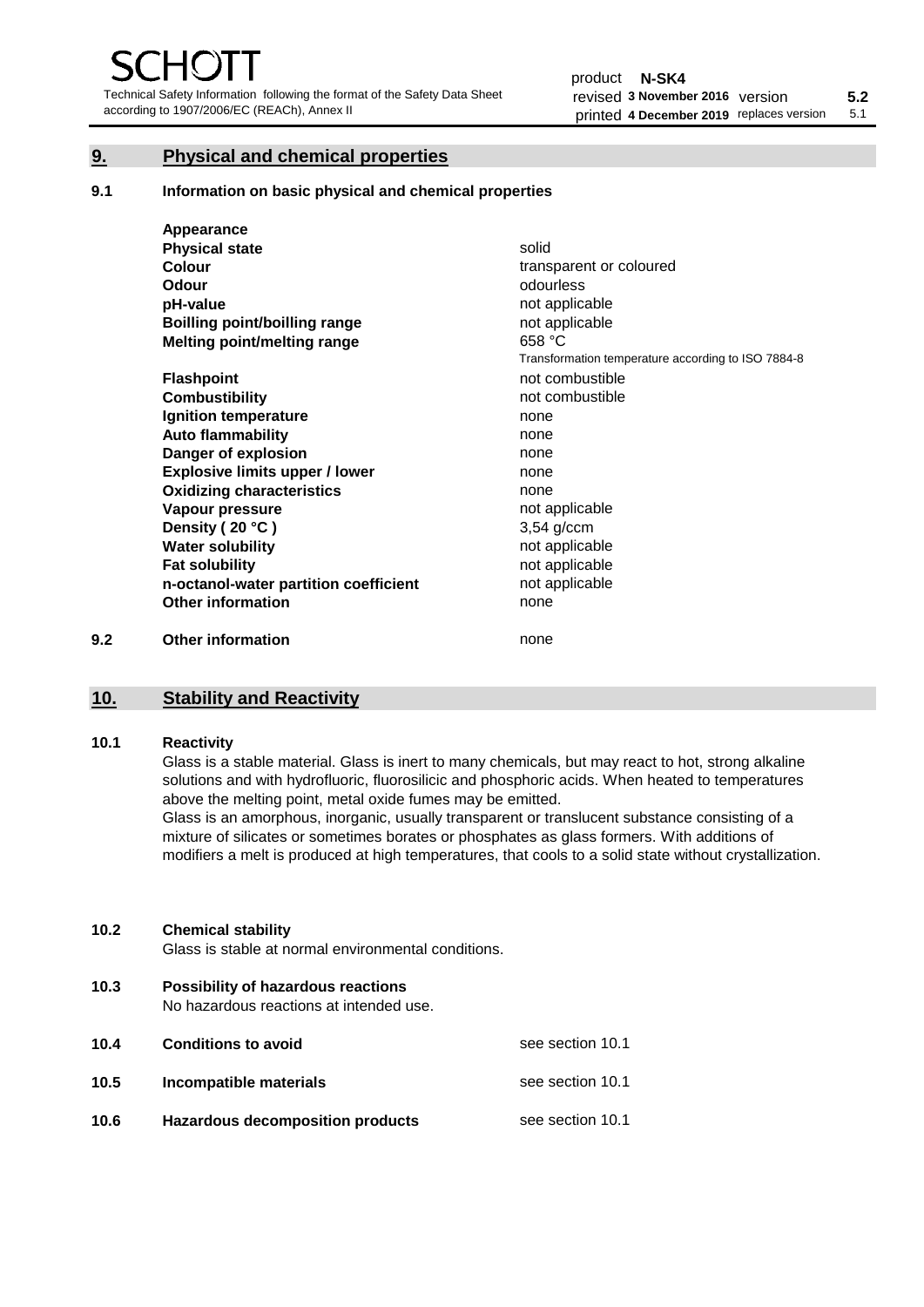unknown unknown unknown

unknown unknown unknown

Disposal according to local regulations

# **11. Toxicological information**

**11.1 Information on toxicological effects** Toxicological data are not available.

# **12. Ecological information**

- **12.1 Toxicity**
- **12.2 Persistence and degradability**
- **12.3 Bioaccumulative potential**
- **12.4 Mobility in soil**
- **12.5 Results of PBT and vPvB assessment**
- **12.6 Other adverse effects**

# **13. Disposal considerations**

**13.1 Waste treatment methods**

| <u>14.</u> | <b>Transport information</b>                                            |                     |
|------------|-------------------------------------------------------------------------|---------------------|
| 14.1       | <b>UN Number</b>                                                        | no requirements     |
| 14.2       | <b>UN Proper Shipping Name</b>                                          | no requirements     |
| 14.3       | <b>Transport hazard class(es)</b>                                       | no requirements     |
| 14.4       | Packing group                                                           | no requirements     |
| 14.5       | <b>Environmental hazards</b>                                            | no requirements     |
| 14.6       | Special precautions for user                                            | see sections 6 to 8 |
| 14.7       | Transport in bulk according to Annex II of MARPOL73/78 and the IBC Code |                     |
|            |                                                                         | no requirements     |

# **15. Regulatory information**

## **15.1 Safety, health and environmental regulations/legislation specific for the substance or mixture**

**REACH** Under REACH glass is classified as a "Substance". According to Appendix V Number 11 of the REACh regulation glass is exempted from registration if specified conditions are met. SCHOTT AG, Advanced Optics has examined this conditions for its products. This glass is not subject to registration.

**RoHS** This glass does not contain - according to our knowledge - materials in concentrations, whose placing on the market is forbidden in accordance to the current requirements of the European Directive 2011/65/EU.

# **United Nations Globally Harmonized System (UN-GHS) related to safety information.**

This information considers also the requirements of the UN-GHS related to safety information.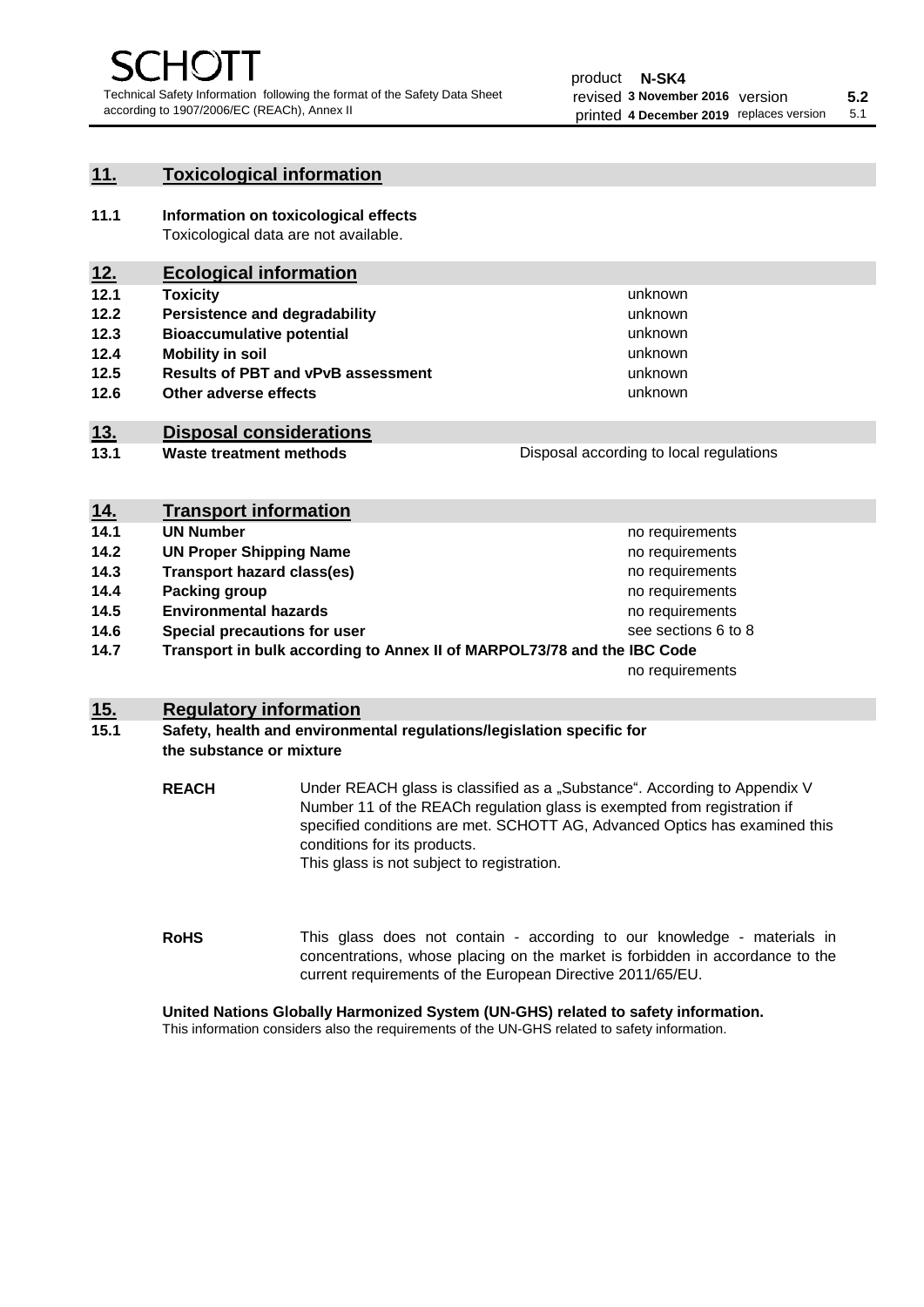Technical Safety Information following the format of the Safety Data Sheet according to 1907/2006/EC (REACh), Annex II

# **15.2 Chemical Safety Assessment**

A Chemical Safety Assessment has not been carried out.

# **16. Other information**

# **16.1 Composition of mixture according to raw materials, based on the oxides.** 5.1

| chemical          |               | proportion    | <b>SVHC (REACH)</b> | Reg.       | <b>OSHA</b>                                             | <b>ACGIH</b>                                  | Carc. |
|-------------------|---------------|---------------|---------------------|------------|---------------------------------------------------------|-----------------------------------------------|-------|
| name              | <b>CAS-No</b> | of weigth (%) | (Y/N)               | (Y/N)      | <b>PEL</b>                                              | TLV                                           | (Y/N) |
| Aluminum Oxide    | 1344-28-1     | $1 - 10$      | No                  | Yes        | $15 \text{ mg/m}^3$                                     | $10 \text{ mg/m}^3$                           | No    |
| Boron Oxide       | 1303-86-2     | $10 - 20$     | Yes                 | Yes        | $15 \text{ mg/m}^3$                                     | $10 \text{ ma/m}^3$                           | No    |
| Barium Oxide      | 1304-28-5     | $40 - 50$     | No                  | Yes        |                                                         | $0.5 \text{ mg/m}^3$ 0.05 mg/m <sup>3</sup>   | No    |
| Antimony Trioxide | 1309-64-4     | < 1           | No                  | Yes        | $0.5 \text{ mg/m}^3$ 0.5 mg/m <sup>3</sup>              |                                               | Yes   |
| Silica            | 14808-60-7    | $30 - 40$     | No                  | Yes        |                                                         | 0.1 mg/m <sup>3</sup> 0.025 mg/m <sup>3</sup> | No    |
| Titanium Oxide    | 13463-67-7    | < 1           | No                  | Yes        | $15 \text{ mg/m}^3$                                     | $10 \text{ ma/m}^3$                           | No    |
| Zinc Oxide        | 1314-13-2     | < 1           | No                  | <b>Yes</b> | 5 mg/m <sup>3</sup> (fume) 2 mg/m <sup>3</sup> (R dust) |                                               | No    |

**The classification and limiting values are valid for the raw materials, see section 3. Glass is not a substance of very high concern (SVHC).**

#### **Explanations to the data in the table**

| SVHC(REACH)  | The raw material is listed in the candidate list of the substances of very high<br>concern                                                                 |
|--------------|------------------------------------------------------------------------------------------------------------------------------------------------------------|
| Reg.         | Regulated chemical substance per list OSHA Regulations (Standards - 29 CFR)<br>Subpart 1910.1000 Tables Z1 to Z3 Limits for Air Contaminants               |
| OSHA / PEL   | Permissible exposure limit – for chemical materials, issued by the OSHA                                                                                    |
| ACGIH / TLV  | Threshold limit value - chemical substances classification by the ACGIH                                                                                    |
| <b>OSHA</b>  | Occupational Safety and Health Administration, an organization of the US.<br>Department of Labor (www.osha.gov).                                           |
| <b>ACGIH</b> | American Conference of Governmental Industrial Hygienists (ACGIH), an<br>member-based organization that advances occupational and environmental<br>health. |
| Carc.        | Chemical substance classified as carcinogen                                                                                                                |